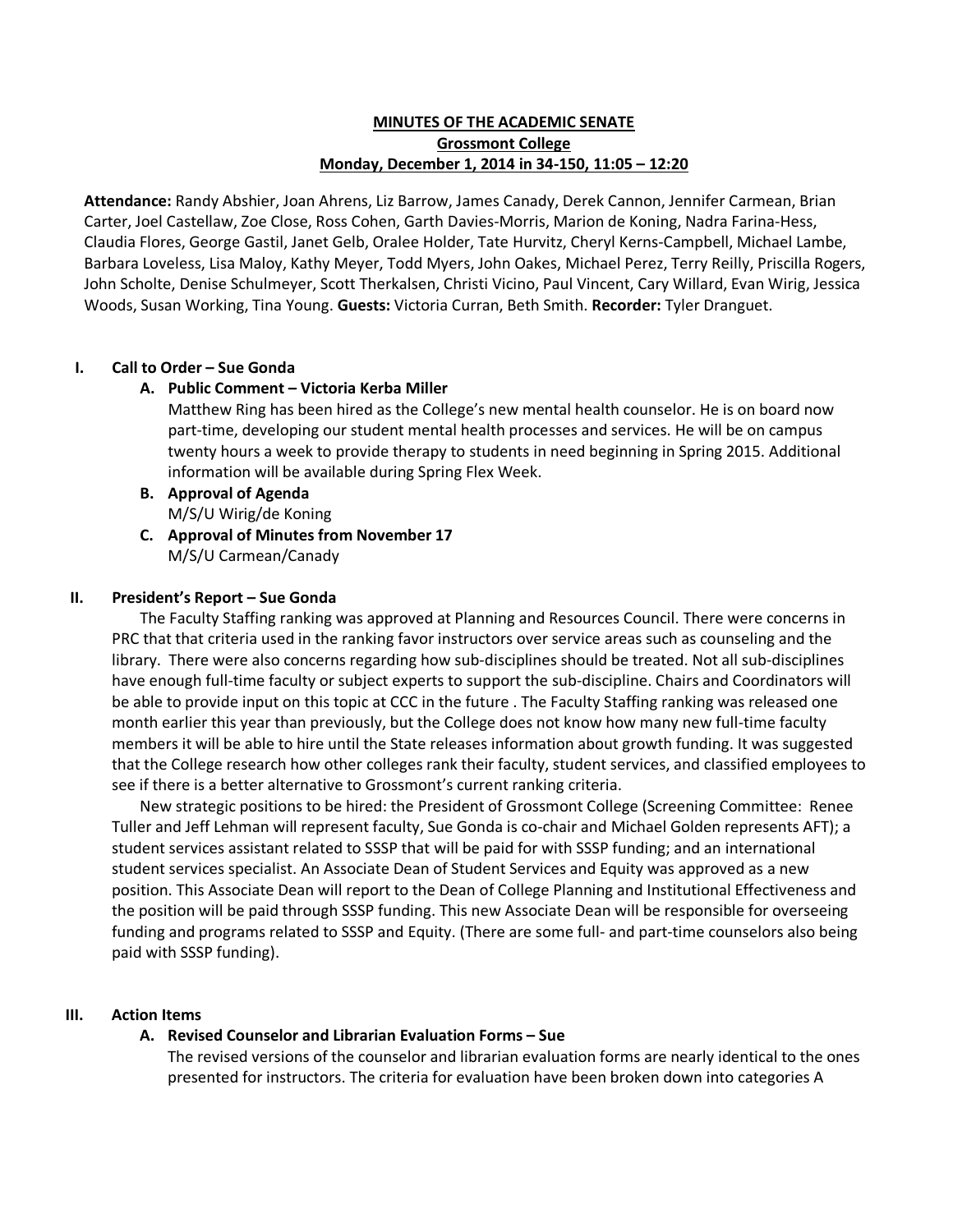through D and 0.5 increments have been added to the rating scale on the bottom of the evaluation form.

Motion to approve the revised counselor and librarian evaluation forms. M/S/U Canady/Gastil

# **B. Equity Plan Update – Beth Smith**

The Student Equity Plan will be approved by the Governing Board on Tuesday December 8. Beth Smith extended her gratitude to those who took the time to help revise the Plan and shape it into its current form. A list of key changes was presented to the Senate that included:

- 1. Added new section of activities that provide infrastructure and support all goals to mitigate disproportionate impact
- 2. Removed (most) redundancies
- 3. Added mention of Dream Act students
- 4. Added target dates beyond 2014-15
- 5. Inclusion of AB 86 and East County Educational Alliance
- 6. Added sections on Guardian Scholars (foster youth)
- 7. Added activity to gather input from various groups throughout the campus (including those providing services and support to underrepresented students), to assist in developing best practices that will help address disproportionate impact to student populations and reduce the achievement gap
- 8. Rewrites of narrative sections that do not change the meaning, but clarify.

The College is currently coordinating with the district to acquire more student equity data over the course of Spring 2015. The College's current student equity data is based on the State Scorecard and does not necessarily include all of the student cohort data that the College would like. The Scorecard data does not capture data like that of student success improvement in specific courses and only looks at student improvement every six years. The College is in the process of building in intermediary steps to look at data involving disproportionate impact so that problems and solutions can be more readily identified and assessed than over a six year span.

The College will develop a set of best practices (Bullet No. 7 above) to help cohorts that are being disproportionately impacted. Typically, best practices that positively affect a disadvantaged group also help the entire student population as a whole. It was also noted that the College should consider its position as a Hispanic Serving Institution and become more involved with programs like Puente that embrace and support this distinction.

This Plan is just the starting point. After the plan is submitted to the State Chancellor's office, the College will be making updates to it regularly. We still need to have many college-wide discussions about best practices, timeline, and leaders to implement them, so this is a dynamic plan that the College will continue to improve upon over upcoming years.

Motion to approve the Student Equity Plan. M/S/U Myers/Canady

#### **IV. Information Items**

# **Resolution for Adequate State Funding for Temporary Faculty – Mike Lambe**

This resolution was brought to the College through the Union. The Senate Officers Committee went through the resolution and made a small number of revisions to the "whereas" sections before it came to Senate. The resolution requests increased pay for part-time faculty members, payment for